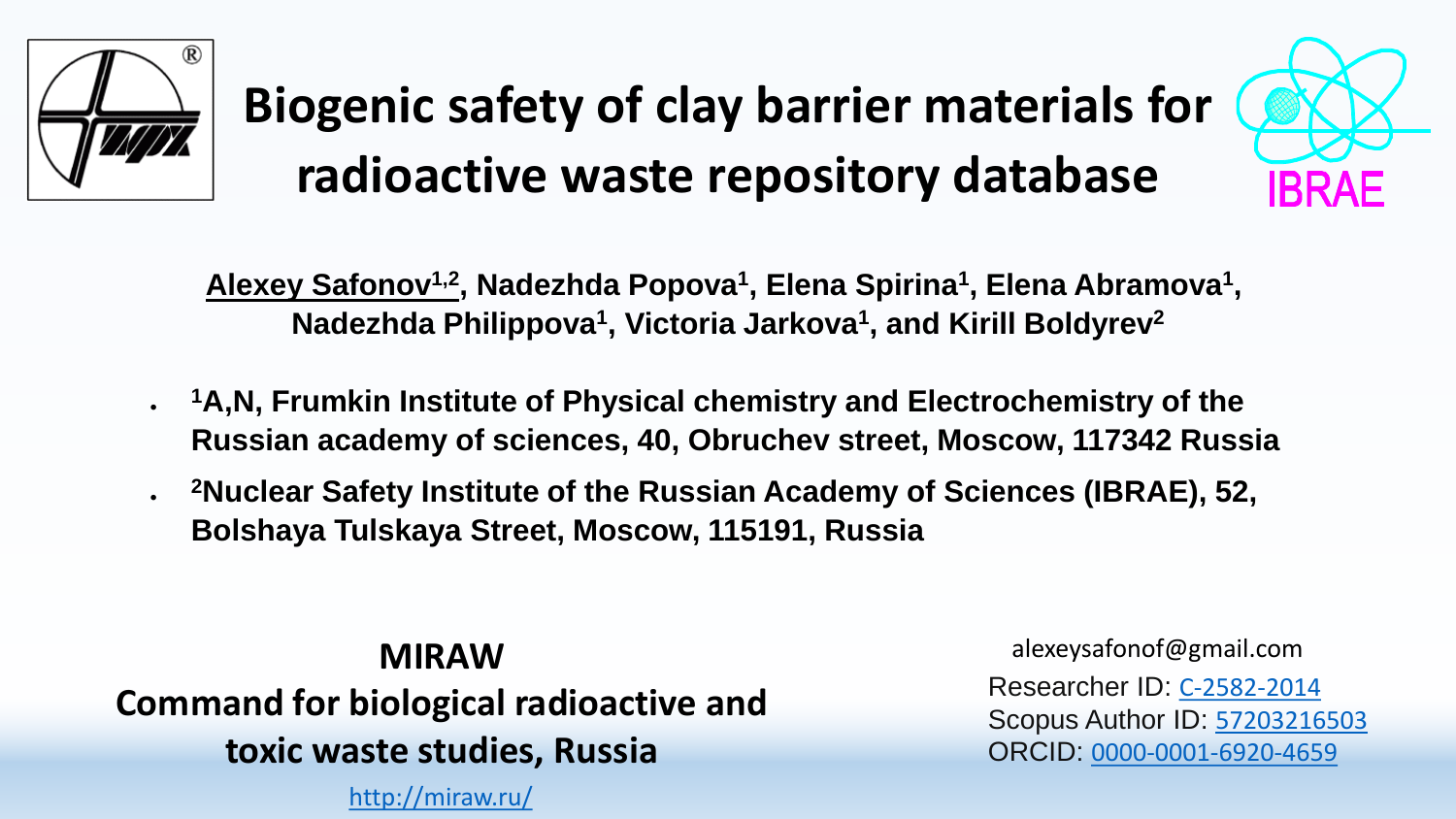#### **Background**

**Clay minerals are widely used as materials for construction of engineered barriers for nuclear waste and spent fuel repositories all over the world due to perfect isolation properties and high sorption capacity,**

**biocorrosion, etc, Unwanted microbiological processes that occur in geological repository can cause deterioration of clay barrier materials, which may significantly affect longterm safety of the repository**

**Conditions for microbiological process: liquid water, electron donors and acceptors, carbon source, biogenic elements source (N,P,S etc), temperature 5-120 <sup>o</sup>C**

| H <sub>2</sub><br>$\cup_2$<br>К,<br>$Fe+2$<br>$C_{org}$<br>$Mn^{+4}$<br>CO<br>$SO_4^{2-}$<br>$CO_2^{2-}$<br>$S-2$<br>$S^0$<br>Ν<br>NO <sub>3</sub><br>Fe°<br>Сa<br>UO <sub>2</sub> <sup>2</sup><br>$Fe+2$<br>+ microelements<br>$NH4$ <sup>+</sup><br>Co, Cu, Se, B | Electron donors | Acceptors | biogens |
|---------------------------------------------------------------------------------------------------------------------------------------------------------------------------------------------------------------------------------------------------------------------|-----------------|-----------|---------|
|                                                                                                                                                                                                                                                                     |                 |           |         |

**Clays are a source of organic matter, nutrients and microorganisms, When moisture, radiolysis products, and steel get in bentonite barriers, intensification of microbial activity can occur, leading to a number of undesirable and potentially dangerous processes: gas generation, steel**

| <b>Mineral phase</b>        | <b>Formula</b>                                                                                                  |
|-----------------------------|-----------------------------------------------------------------------------------------------------------------|
| <b>Kaolinite</b>            | $\text{Al}_2\text{(Si}_2\text{O}_5)\text{(OH)}_4$                                                               |
| Quartz                      | SiO <sub>2</sub>                                                                                                |
| <b>Montmorillonite (Ca)</b> | $Ca_{0,2}(Al, Mg)$ Si <sub>4</sub> O <sub>10</sub> (OH) <sub>2</sub> ·nH <sub>2</sub> O                         |
| <b>Montmorillonite (Na)</b> | $\text{Na}_{0,2}(\text{Al},\text{Mg})_{2}$ Si <sub>4</sub> O <sub>10</sub> (OH) <sub>2</sub> ·nH <sub>2</sub> O |
| K-spar                      | KAlSi <sub>3</sub> O <sub>8</sub>                                                                               |
| Illite                      | $(KAl2(AlSi3O10)(OH)2$                                                                                          |
| <b>Calcite</b>              | CaCO <sub>3</sub>                                                                                               |
| <b>Plagioclase</b>          | NaAlSi <sub>3</sub> O <sub>8</sub>                                                                              |
| Fe                          |                                                                                                                 |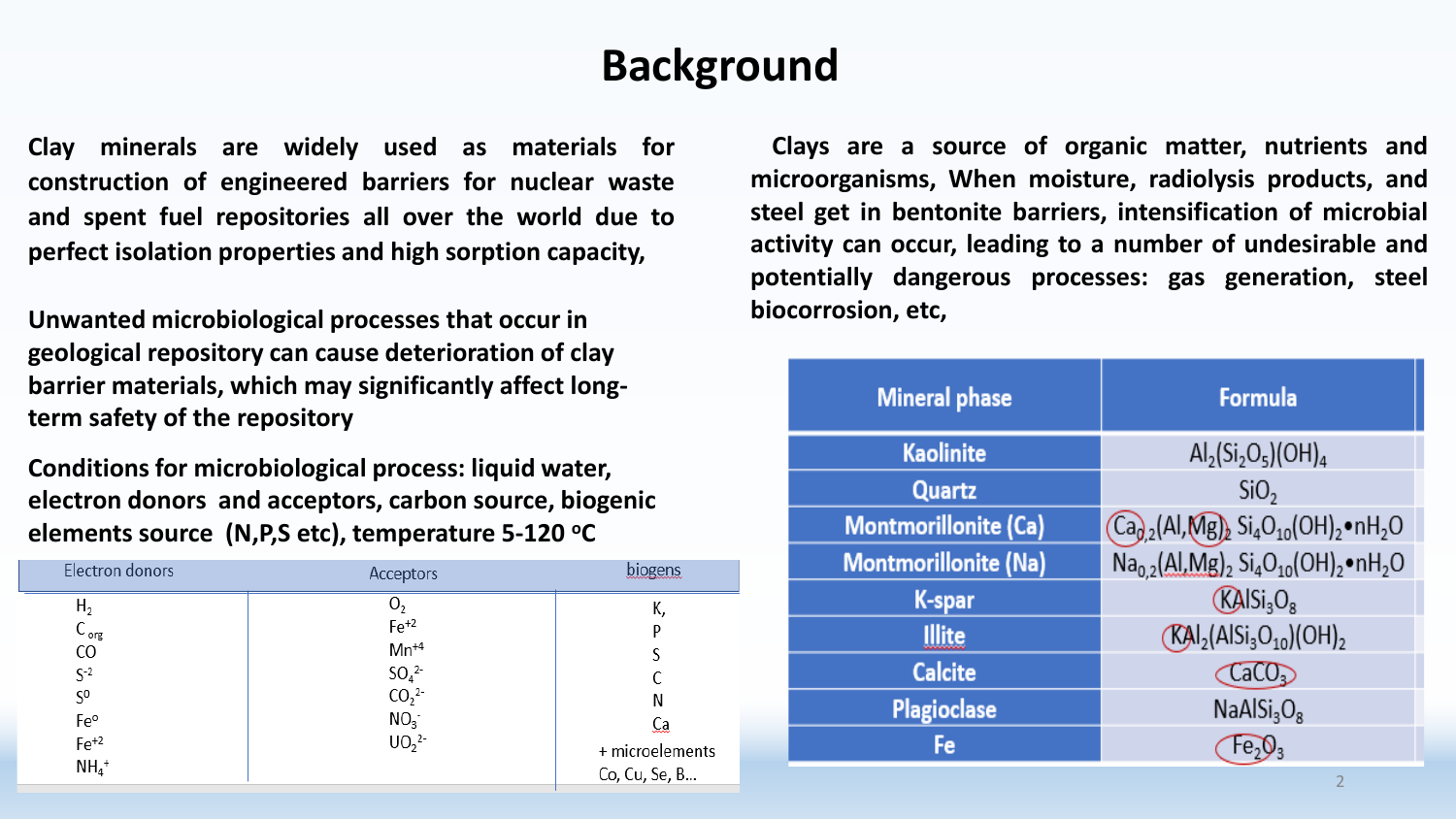



**The developed concept was used to assess clay materials found in Russian Federation that could potentially be used to construct engineered safety barriers.**

**Aim o this study is forming the basis for the formation of a database of microbial safety of engineering barrier materials for radioactive waste storage.**

#### 3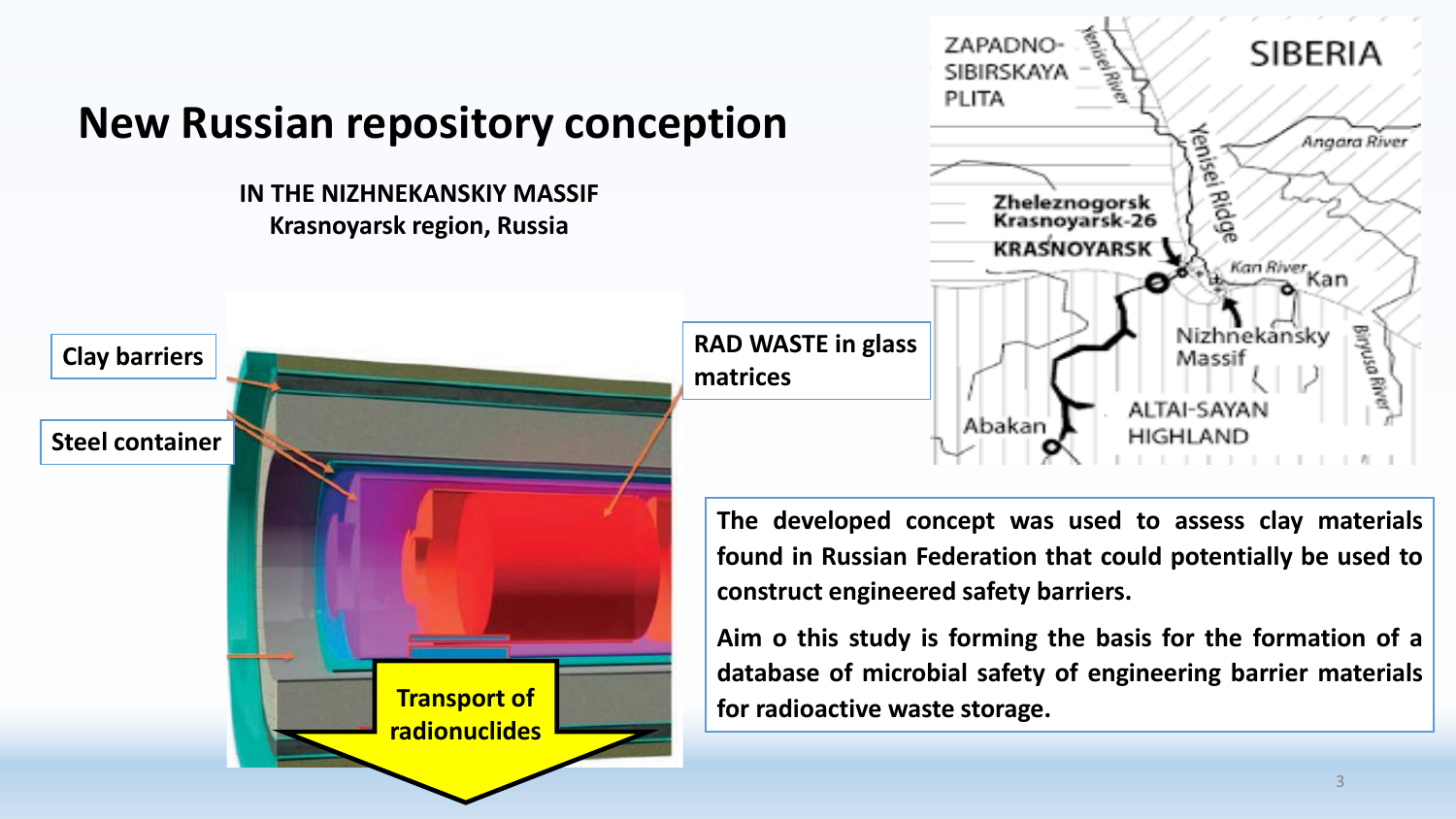# **Materials and methods**

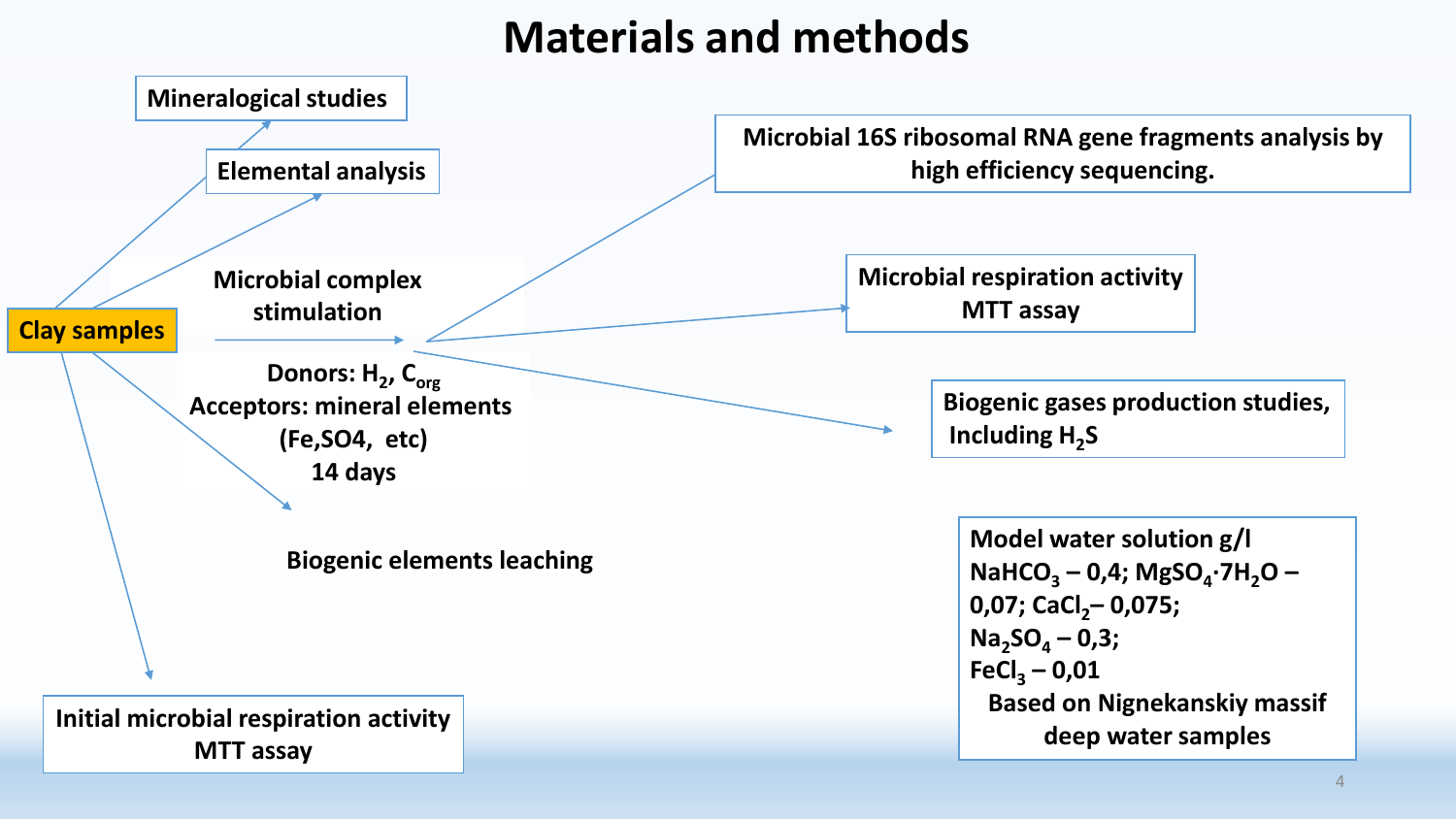## **Mineralogical parameters of the samples**

|                         |                           |        |                  | <b>Clay minerals</b>   |                         | <b>Field spar</b>       | <b>Other minerals</b> |                                     |                          |    |
|-------------------------|---------------------------|--------|------------------|------------------------|-------------------------|-------------------------|-----------------------|-------------------------------------|--------------------------|----|
| Sample <sup>!</sup>     |                           |        |                  |                        |                         |                         |                       |                                     |                          |    |
| N <sub>2</sub>          | <b>Sample description</b> | Quartz | <b>Kaolinite</b> | <b>Montmorillonite</b> | <b>Illite</b>           | Muscovite               | <b>PFS</b>            | $ plagioclase $ calcite $ $ anatase |                          |    |
|                         |                           |        |                  |                        |                         |                         |                       |                                     |                          |    |
| $\overline{2}$          | Clay barrier ™            | 33,5   | 24               | 31                     | $\overline{2}$          | $\overline{\mathbf{3}}$ | 5                     | $\overline{\mathbf{3}}$             | $\blacksquare$           |    |
| $\overline{\mathbf{3}}$ | <b>Caoline clay</b>       | 25     | 24               | 15                     | 5                       |                         | 5                     | 6                                   | 1,5                      | 1  |
| 5                       | <b>Black clay</b>         | 36     | 39               | 8                      | 4,5                     |                         | 5,5                   | 1,5                                 | $\overline{\phantom{0}}$ |    |
| 7                       | <b>Bentonite 1</b>        | 4      |                  | 78                     | $\blacksquare$          |                         | $\blacksquare$        | $\blacksquare$                      | 1,5                      | 15 |
| 9                       | <b>Bentonite 2</b>        | 9      |                  | 89,5                   | $\blacksquare$          |                         | $\blacksquare$        |                                     | 1,5                      |    |
| 15                      | <b>Bentonite 3</b>        | 11,5   | 4                | 71                     | $\mathbf 1$             | $\blacksquare$          | 4                     | 5                                   | 3                        |    |
| 14                      | <b>Bentonite 4</b>        | 16     | 6                | 67                     | $\overline{\mathbf{3}}$ |                         | 0,5                   | 1,5                                 | 5                        |    |

All samples are used or going to be in different engineering barriers. All of them are currently among the list of potential clays for barriers in **NIZHNEKANSKIY MASSIF repository.** Clay barrier is a industrial mixture, widely used as a engineering barrier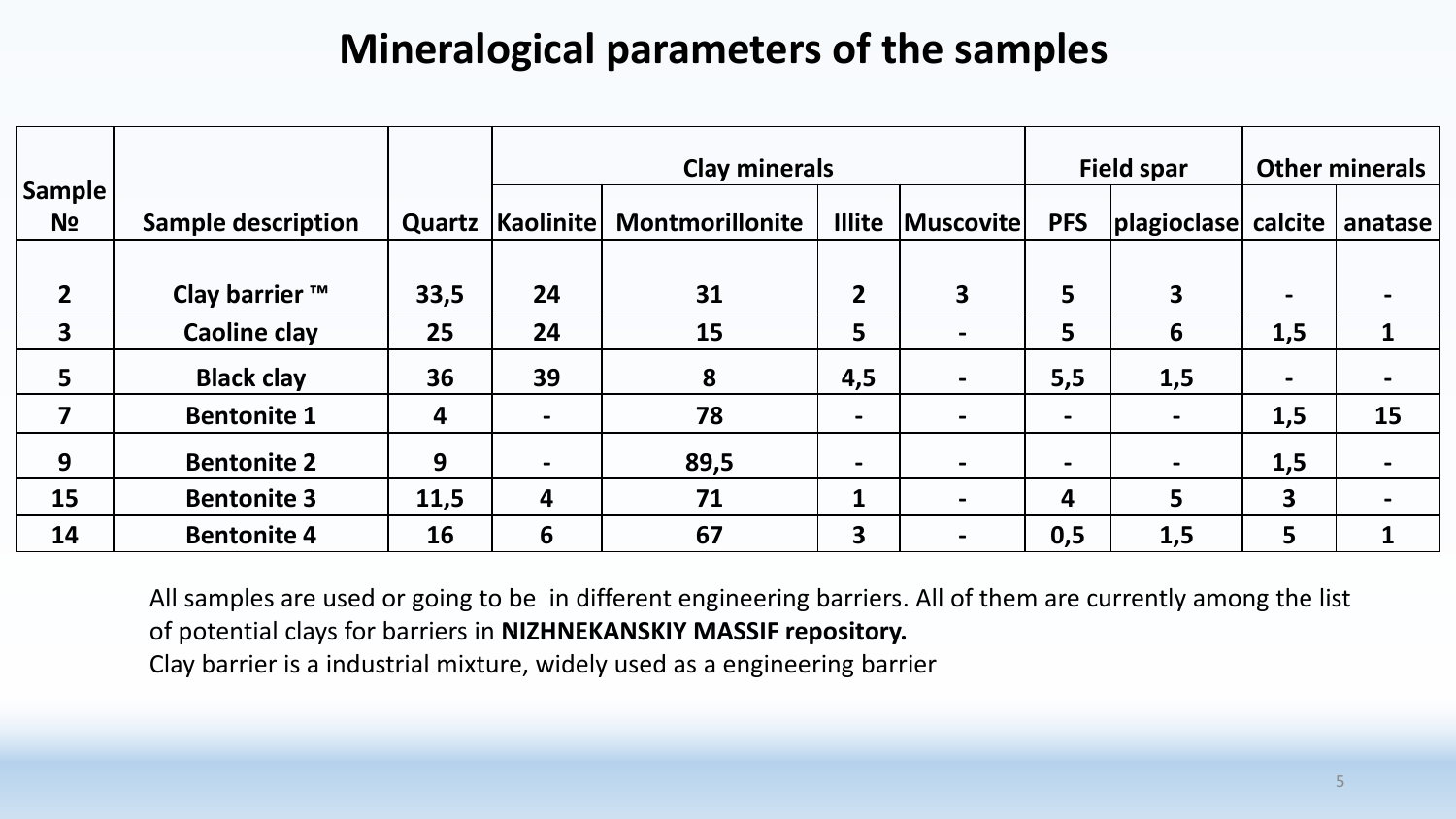#### **Biogenic elements content in the samples, mass.%**

| Sample No        | Fe           | S       | $\mathbf C$ | N                | <b>C/N</b> ratio | pH of<br>solution |
|------------------|--------------|---------|-------------|------------------|------------------|-------------------|
| $\boldsymbol{2}$ | 4,54         | < 0, 02 | 0,41        | 0,02             | 41,26            | 7,9               |
| $\mathbf{3}$     | 2,29         | < 0, 02 | 0,68        | 0,02             | 22,41            | 7,4               |
| 5                | <u>19,94</u> | < 0, 02 | 0,19        | $\boldsymbol{0}$ | 42,57            | 7,68              |
| $\overline{7}$   | 4,63         | 0,05    | 0,14        | $\boldsymbol{0}$ | $\boldsymbol{0}$ | 8,2               |
| 9                | 4,82         | < 0, 02 | 0,01        | $\boldsymbol{0}$ | $\boldsymbol{0}$ | 6,3               |
| 15               | 3,36         | 0,04    | 0,34        | 0,01             | 34,2             | 8,5               |
| 14               | 5,94         | 0,08    | 0,86        | 0,03             | 25,2             | 7,4               |

All clays were found to contain high iron, presumably in different mineral forms (goethite, oxides, siderite) with different bioavailability. Maximum organic matter was observed in 3 and 14 samples.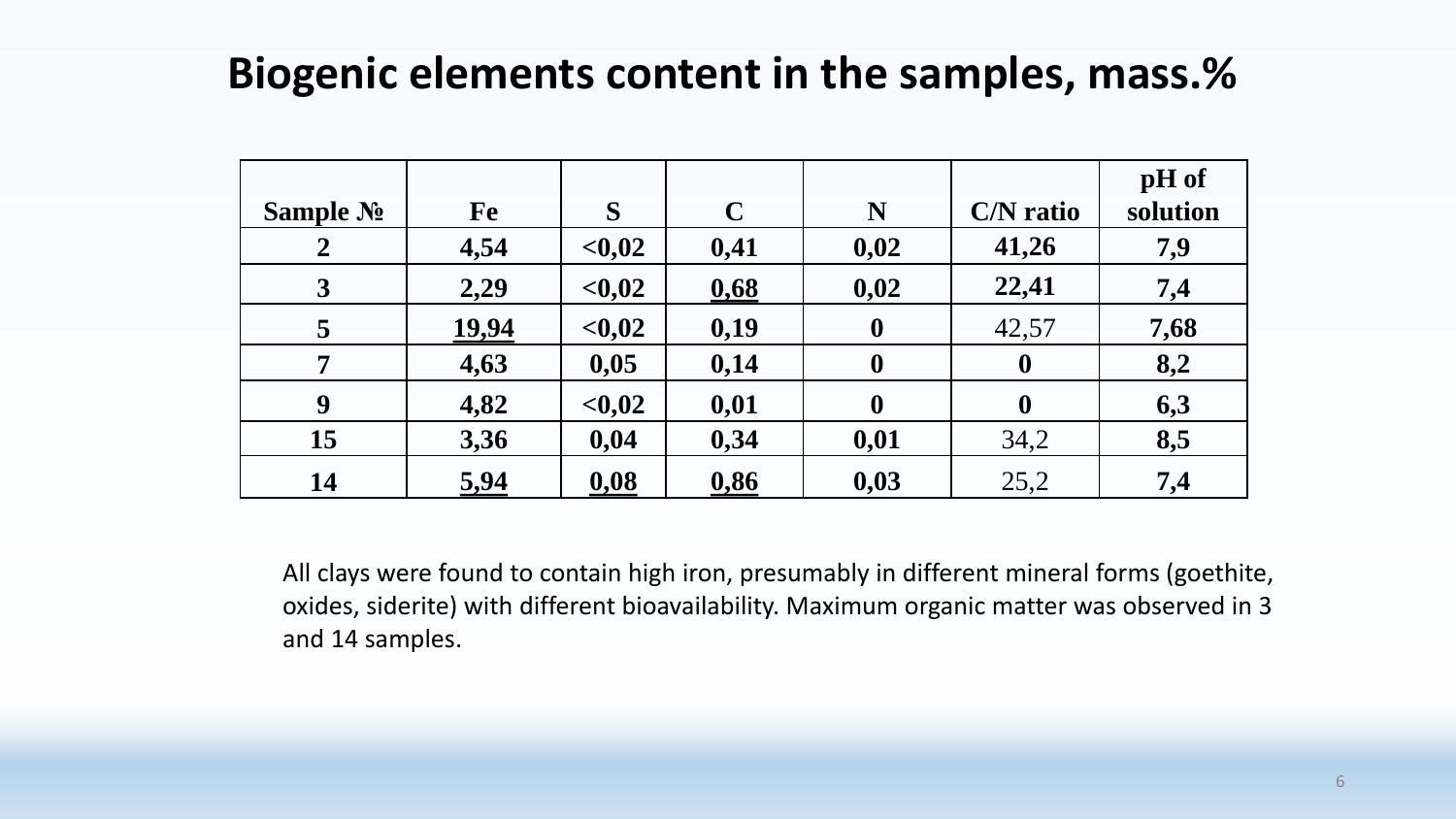# **Biogenic elements leaching in distilled water mg/l (1 gr of dry clay)**

| Sample No | <b>Na</b> | K   | Ca   | <b>Mg</b> | Fe   | P     | $\Sigma$ leaching |
|-----------|-----------|-----|------|-----------|------|-------|-------------------|
|           | 47,06     | 2,9 | 5,7  | 4,4       | 3,5  | 0,24  | 63,8              |
|           | 13,2      | 4,3 | 40,8 | 10,9      | 0,23 | 0,29  | 69,72             |
|           | 0,58      | 2,1 | 15,2 | 3,4       | 0,28 | 0,14  | 21,7              |
|           | 284,3     | 1,3 | 5,2  | 11,5      | 28,8 | 0,4   | 331,5             |
| 9         | 5,2       | 2,3 | 6,1  | 2,9       | 0,6  | 0,06  | 17,16             |
| 15        | 106,7     | 7,3 | 2,6  | 3,4       | 2,5  | 0,16  | 122,66            |
| 14        | 113,7     | 2,2 | 13,5 | 5,9       | 0,33 | 0,001 | 135,631           |

Solutions with suitable ionic strength are necessary for the development of microorganisms. the ability of clays to partially dissolve to leach readily available ions into a solution should lead to the development of microbial processes. Thus, samples 7, 15 and 14 are potentially capable of intensifying microbial processes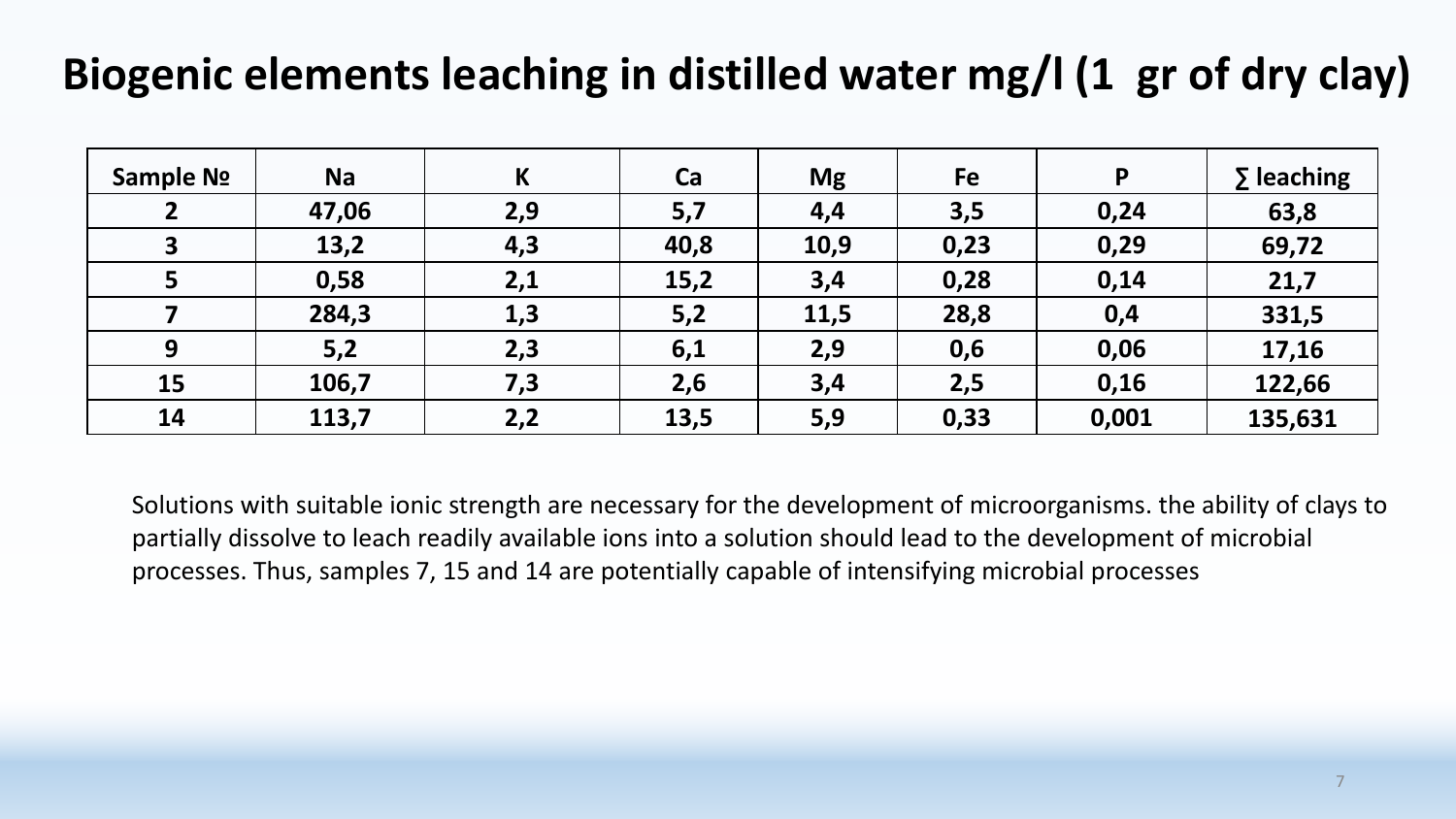Confocal microscope photo of the biofilms on sample 15 before (left) and after (right) microbial treatment

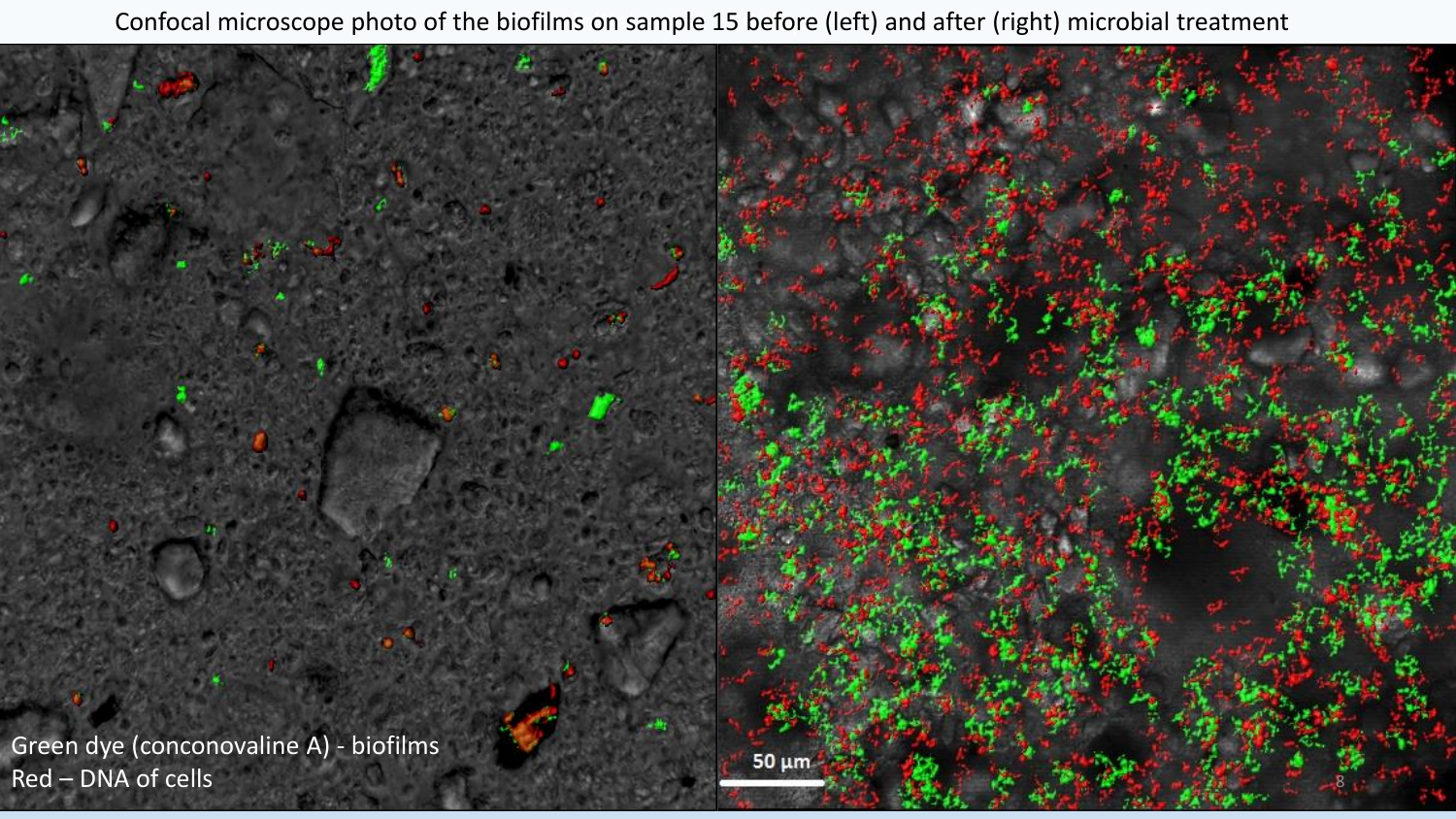**Microbiological 16S rRNA genes diversity in bentonite sample 15 and its negative effects prognosis**

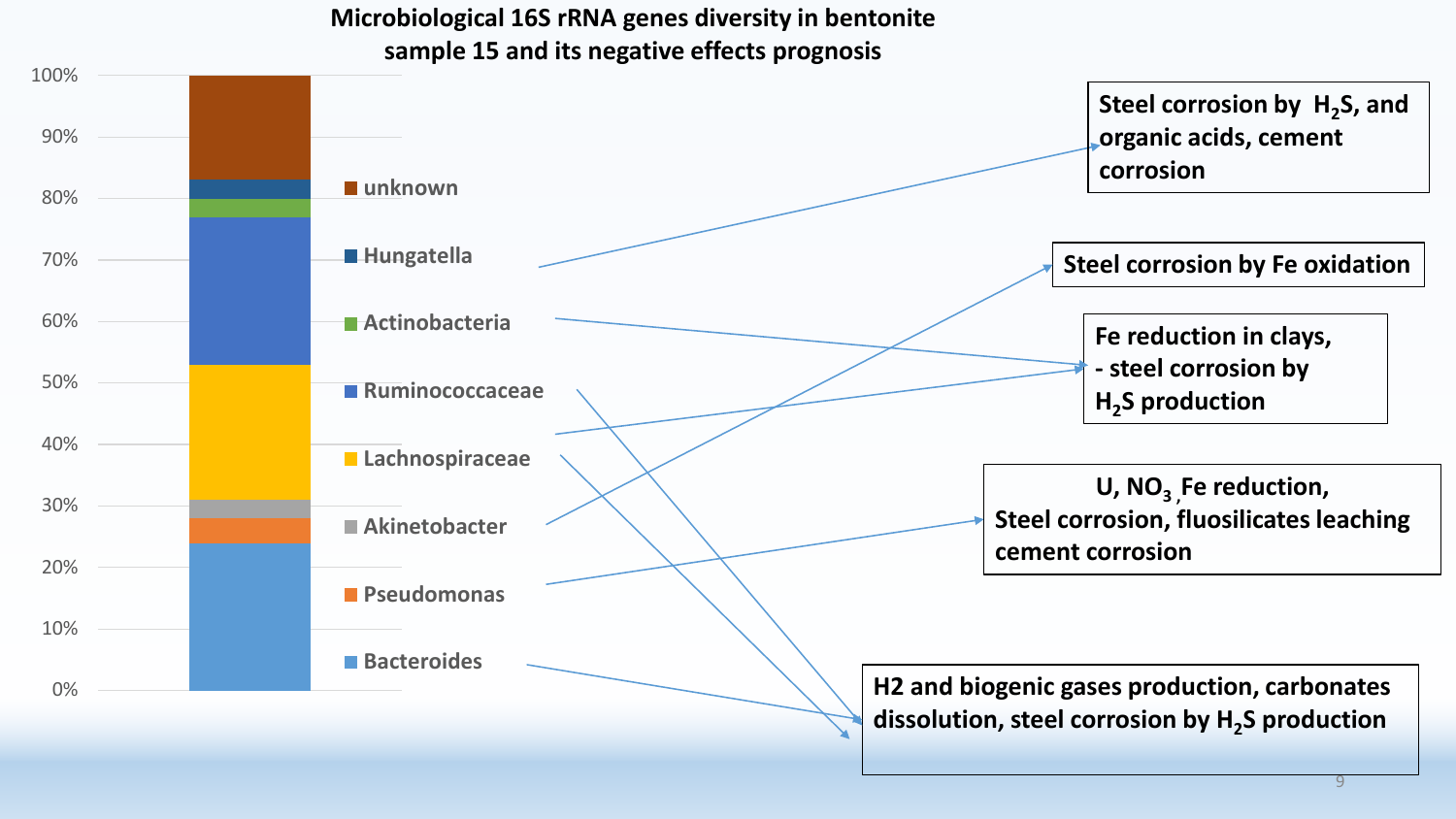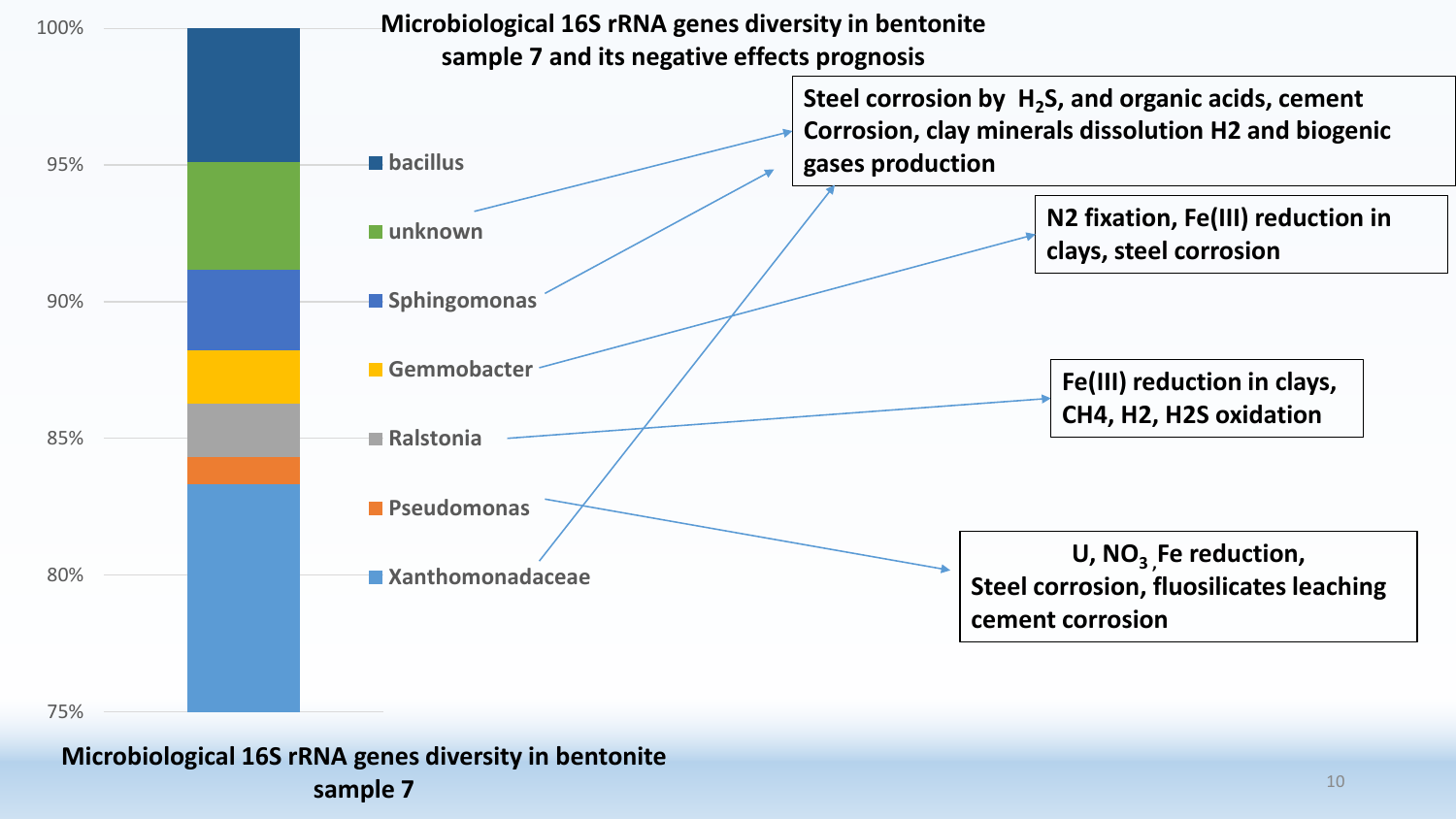МТТ assay results before and after samples microbial complex stimulating in aerobic and anaerobic conditions





Initial MTT test for samples before stimulating shows its microbial complex activity and quantity Sample 3 shows the highest results

No positive correlation was found between the indices of the initial respiratory activity of the microbial complex and its activity after stimulation.

As well as no positive correlation was found between the indices of the initial respiratory activity under aerobic and anaerobic conditions

Based on the obtained data, the coefficient of microbial fouling of CMTT by respiration was introduced, which shows how many times the respiratory activity increases after stimulation, compared with the control.  $\blacksquare$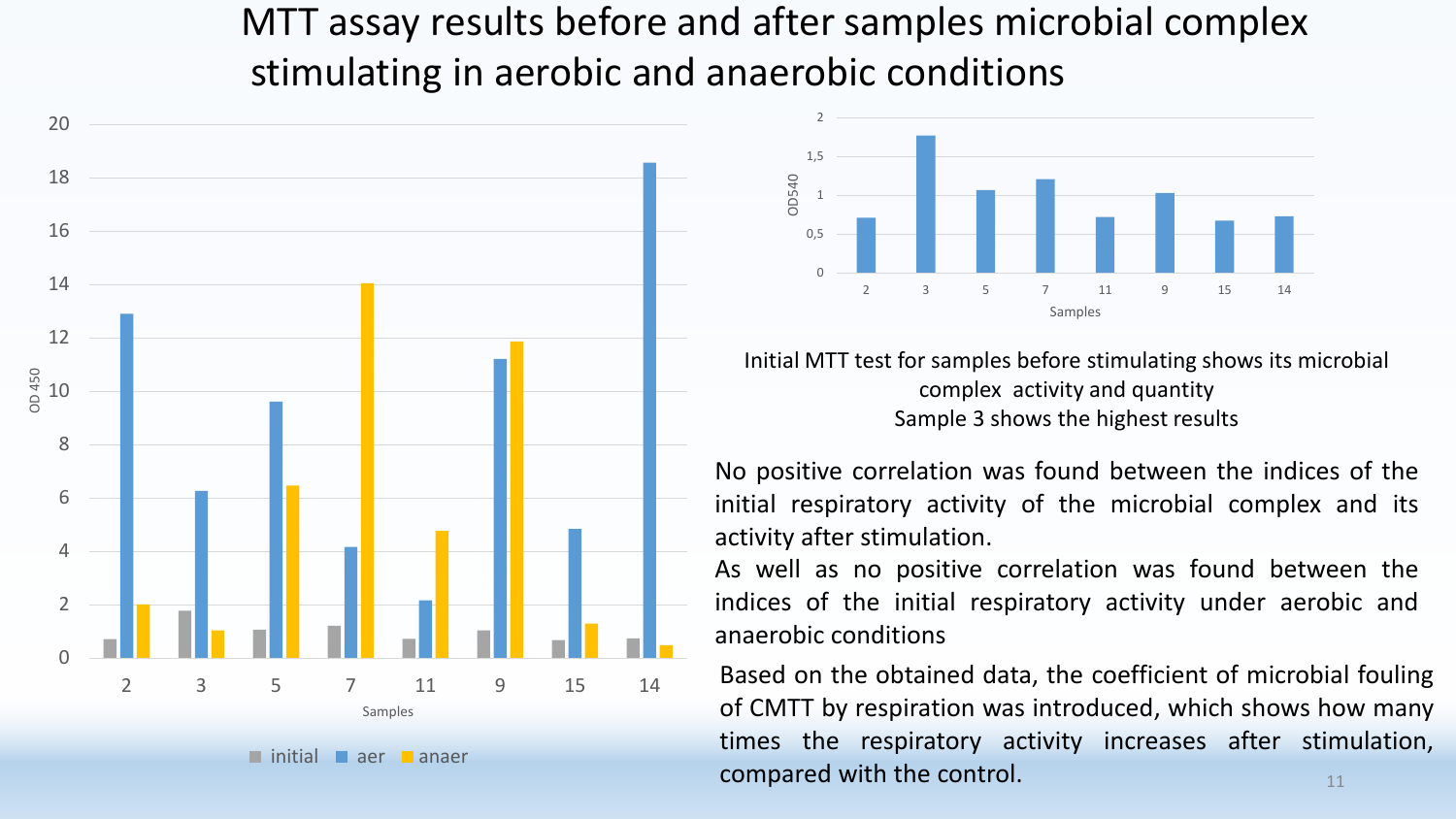|             | $H2S$ concentration mg from 1g |                        |  |  |  |  |  |  |  |  |
|-------------|--------------------------------|------------------------|--|--|--|--|--|--|--|--|
|             | of sample                      |                        |  |  |  |  |  |  |  |  |
|             | e donor                        |                        |  |  |  |  |  |  |  |  |
|             | sodium                         | e donor                |  |  |  |  |  |  |  |  |
|             | acetate 500                    | H <sub>2</sub> in gaze |  |  |  |  |  |  |  |  |
| Sample      | $mg$ \l                        | phase                  |  |  |  |  |  |  |  |  |
| $2^{\circ}$ | 1,3                            | 1,3                    |  |  |  |  |  |  |  |  |
| 3           | 1,2                            | 0,7                    |  |  |  |  |  |  |  |  |
| 5           | 0,5                            | 1,9                    |  |  |  |  |  |  |  |  |
| 7           |                                |                        |  |  |  |  |  |  |  |  |
| 9           | 0,2                            | 0,2                    |  |  |  |  |  |  |  |  |
| 15          | 1,3                            | 1,3                    |  |  |  |  |  |  |  |  |
| 14          | 1,3                            | 1,3                    |  |  |  |  |  |  |  |  |

# H2 S production **<sup>H</sup>2S production mark**

The microbial production of hydrogen sulfides due to the reduction of sulfate ions in formation water and sulfur compounds in the structure of clay minerals is one of the most important parameters from the point of view of storage safety. The formation of hydrogen sulfide in contact with steel can lead to its accelerated corrosion and destruction.

| $H_2S$ production mark |            |            |        |
|------------------------|------------|------------|--------|
| <b>Sample</b>          | $S^2$ (Ac) | $S^2$ (H2) | $\sum$ |
| 7                      | 5          | 5          | 10     |
| 9                      | 5          | 5          | 10     |
| 5                      | 5          | 20         | 25     |
| 3                      | 15         | 10         | 25     |
| 14                     | 15         | 15         | 30     |
| $\overline{2}$         | 15         | 15         | 30     |
| 15                     | 15         | 15         | 30     |

In the studied samples, the maximum production of hydrogen sulfide was observed using hydrogen as electron donors in the 2, 14 and 15th samples. A high initial content of iron and sulfur was present in the sample 15, and the maximum respiratory activity coefficient was also noted. In the studied samples, the maximum production of hydrogen sulfide was observed using hydrogen as electron donors in the 15th sample. A high initial content of iron and sulfur was present in the sample, and the maximum respiratory activity coefficient was also noted. At the same time, on the 7th sample with a maximum iron content and a low coefficient of microbial fouling, the formation of hydrogen sulfide per month was not recorded.

For the final table, a ranking of the synthesis of hydrogen sulfide was carried out and ratings were set: 5 - with an output of 0-0,5 mg, 10 for 0,5-1, 15- 1,-1,5. 20 – 1,5-2.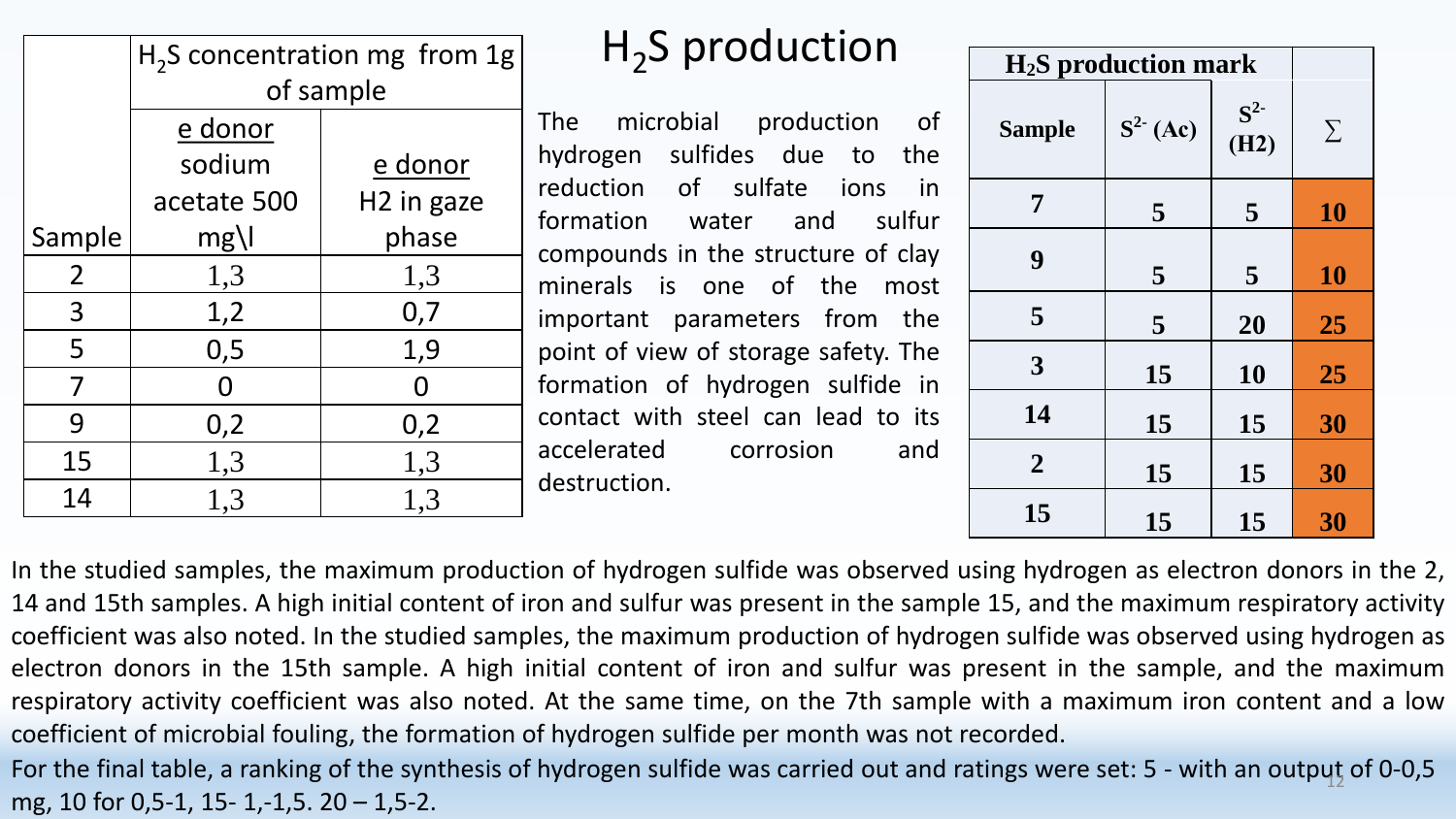# Biological leaching experiments

Concentration of the elements in solution after microbial process mg/l

| Sample         | K    | Si   | Ca   | AI     | Fe    | <b>Na</b> |
|----------------|------|------|------|--------|-------|-----------|
|                |      |      |      |        |       |           |
| $\overline{2}$ | 2,47 | 4,13 | 0,72 | 64,87  | 1,89  | 2,55      |
|                |      |      |      |        |       |           |
| 3              | 2,14 | 2,02 | 1,44 | 6,22   | 0,44  | 7,50      |
|                |      |      |      |        |       |           |
| 5              | 2,02 | 1,98 | 1,31 | 2,09   | 0,13  | 5,72      |
|                |      |      |      |        |       |           |
| $\overline{7}$ | 2,91 | 2,43 | 1,28 | 3,89   | 16,22 | 1,77      |
|                |      |      |      |        |       |           |
| 9              | 1,38 | 0,71 | 0,65 | 4,63   | 0,37  | 5,67      |
|                |      |      |      |        |       |           |
| 14             | 1,92 | 1,87 | 1,89 | 16,73  | 0,87  | 2,61      |
|                |      |      |      |        |       |           |
| 15             | 1,02 | 9,21 | 0,33 | 126,54 | 7,40  | 1,40      |



bioleaching coefficient

Element concentration was determined by ICP-MS technique

The biological processes of anaerobic conditions in a low mineralized environment without the addition of special electron donors (only that in clay) lead to maximum utilization of the clay mineral resource and leaching of the necessary elements, which leads to partial destruction of clay minerals. Evidence of this is the release of silicon and aluminum phases into the solution. The maximum yield of clay elements during the biological process was observed for samples 15, 2, and 7. 13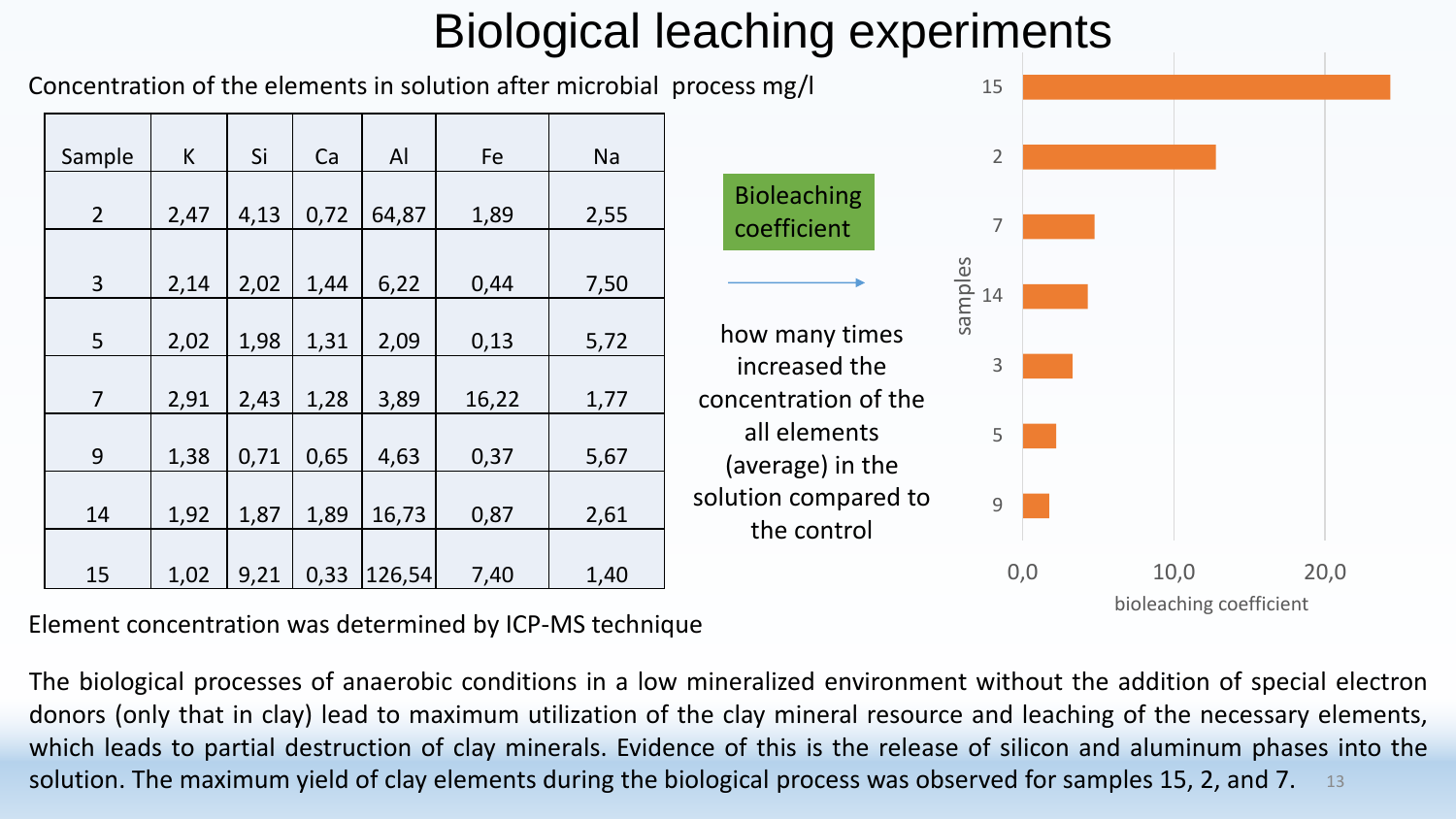## Total table of the clays properties and biosafety

|                                      | Content, mass % |                    |                             |             | Leached mg/g |                |       |         | <b>MTT Assay coefficient</b> |                |                                                                           |                                             | <b>H2S</b> production<br>mark |                   |                           |
|--------------------------------------|-----------------|--------------------|-----------------------------|-------------|--------------|----------------|-------|---------|------------------------------|----------------|---------------------------------------------------------------------------|---------------------------------------------|-------------------------------|-------------------|---------------------------|
| <b>Sample Mont</b><br>N <sub>2</sub> | moril<br>lonite | Fe                 | S                           | $\mathbf C$ | $\mathbf K$  | Ca             | Fe    | Σ       | Initial<br><b>OD540</b>      |                | $\begin{bmatrix} K^*_{\text{MTT Ac}} & K^*_{\text{MTT H2}} \end{bmatrix}$ | <b>Biogenic</b><br>leaching<br>Coefficient* | $*S^2$ (Ac)                   | $*S^2$<br>(H2)    | *Sum<br>biosafety<br>mark |
| $\overline{7}$                       | 78              | 4,63               | 0,05                        | 0,14        | 1,3          | 5,2            | 28,8  | 331,5   | 1,2                          | $\overline{2}$ | 1,8                                                                       | 4,8                                         | 5                             | 5                 | 19,8                      |
| $\boldsymbol{9}$                     | 89,5            | 4,82               | $ <\!\!\!\!\sim 0.02 $ 0.01 |             | 2,3          | 6,1            | 0,6   | 17,16   | 0,7                          | 2,7            | 7,5                                                                       | 2,2                                         | 5                             | 5                 | 23,1                      |
| $\overline{\mathbf{3}}$              | 15              | 2,29               | <,0.02                      | 0,68        | 4,3          | 40,8           | 0,23  | 69,72   | 1,8                          | 6              | 8,2                                                                       | 3,3                                         | 10                            | 5                 | 34,3                      |
| 14                                   | 67              | 5,94               | 0,08                        | 0,86        | 2,2          | 13,5           | 0,33  | 135,631 | 0,7                          | 7,2            | 1,9                                                                       | 4,3                                         | 10                            | 10                | 34,1                      |
| $\overline{5}$                       | 8               | $19,94$ <0,02 0,19 |                             |             | 2,1          | 15,2           | 0,28  | 21,7    | 1,1                          | 5,4            | 7,4                                                                       | 2,2                                         | $5\overline{)}$               | 20                | 41,1                      |
| $\overline{2}$                       | 31              | 4,54               | <,0.02                      | 0,41        | 2,9          | 5,7            | 3,5   | 63,8    | 0,7                          | 3,5            | 6,5                                                                       | 12,8                                        | 10                            | 10                | 43,5                      |
| 15                                   | 71              | 3,36               | 0,04                        | 0,34        | 7,3          | 2,6            | 2,5   | 122,66  | 0,7                          | 17             | 1,2                                                                       | 24,3                                        | 10                            | 10                | 63,2                      |
| corr                                 | $\blacksquare$  |                    |                             | $+$         | $+ -$        | $\blacksquare$ | $+ -$ |         |                              | $+$            |                                                                           | $+$                                         | $+$                           | $+$ <sup>14</sup> |                           |